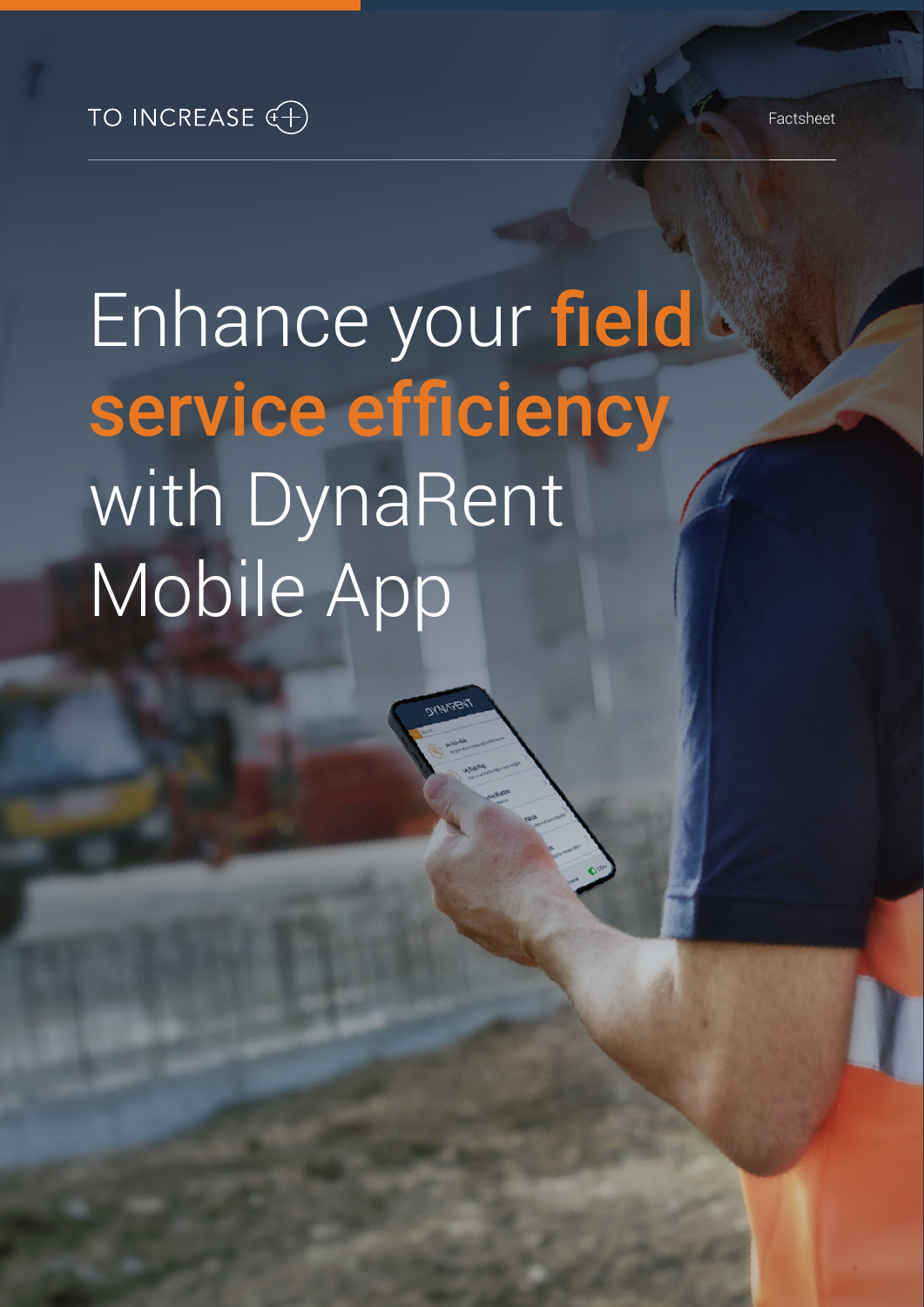# What can **DynaRent Solutions Suite** do for you?

What would field service engineers need to get a certain machine up and running in the field? Typically, they would require various details, including directions from the planning department, information of repairs carried out in the past, checklist, guidance, tips, and approvals.

Now, what if the field service engineer has access to a mobile app in the field that could intuitively guide them through all the processes, provide all the relevant data, as well as address "what's next?" comprehensively? It would, no doubt, improve your field engineer's productivity and help you enhance customer satisfaction. DynaRent Mobile App, with its simple, yet highly productive, modern user interface, does just that!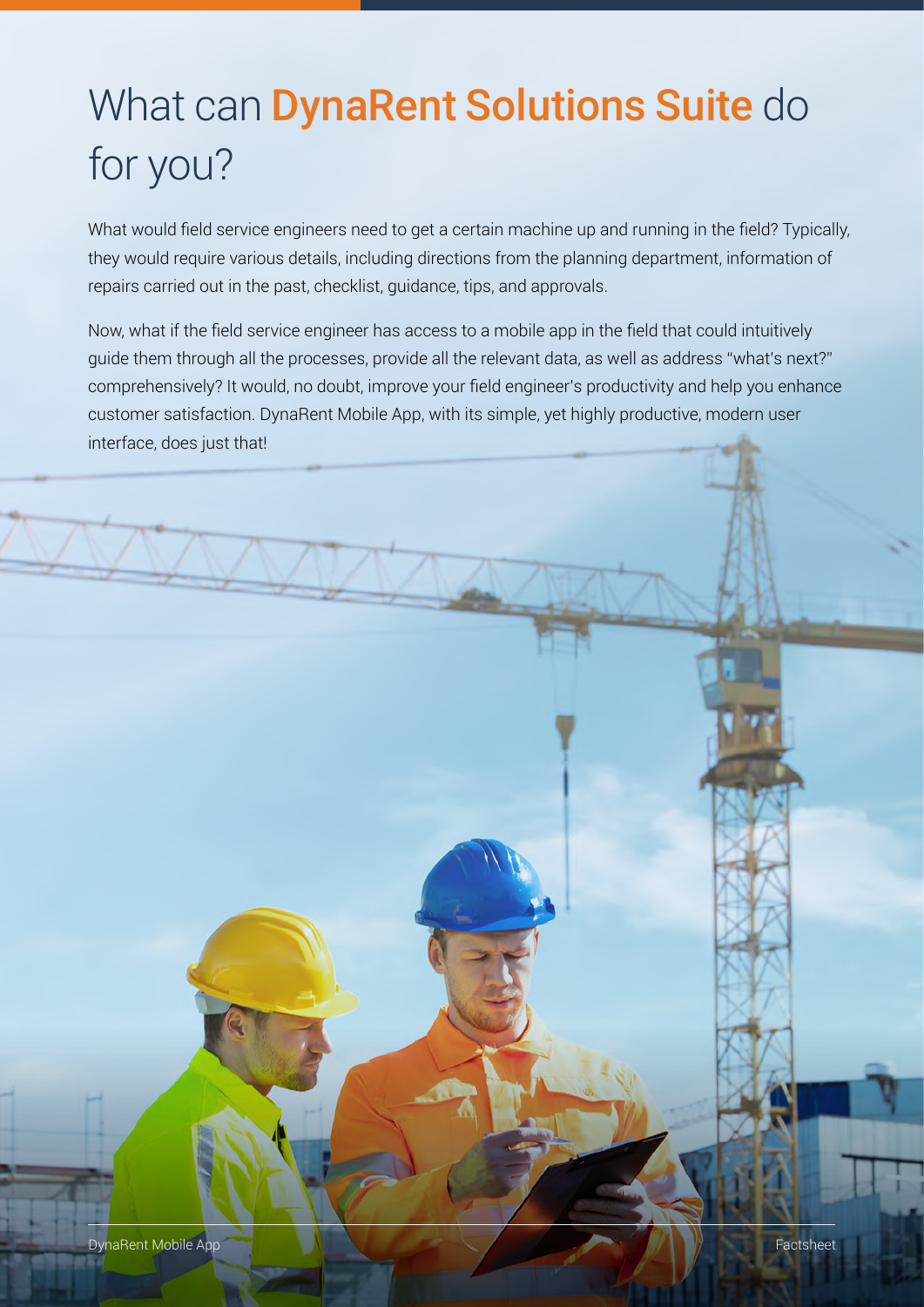## How DynaRent Mobile App benefits field service engineers?



#### Boosts efficiency

Streamlines and manages workflow, which results in efficiency gain.



#### Saves time

Allows syncing of company data with the app, reducing paperwork and thereby saving time.



#### Improves customer satisfaction

Enables faster and better service, resulting in happy and satisfied customers.



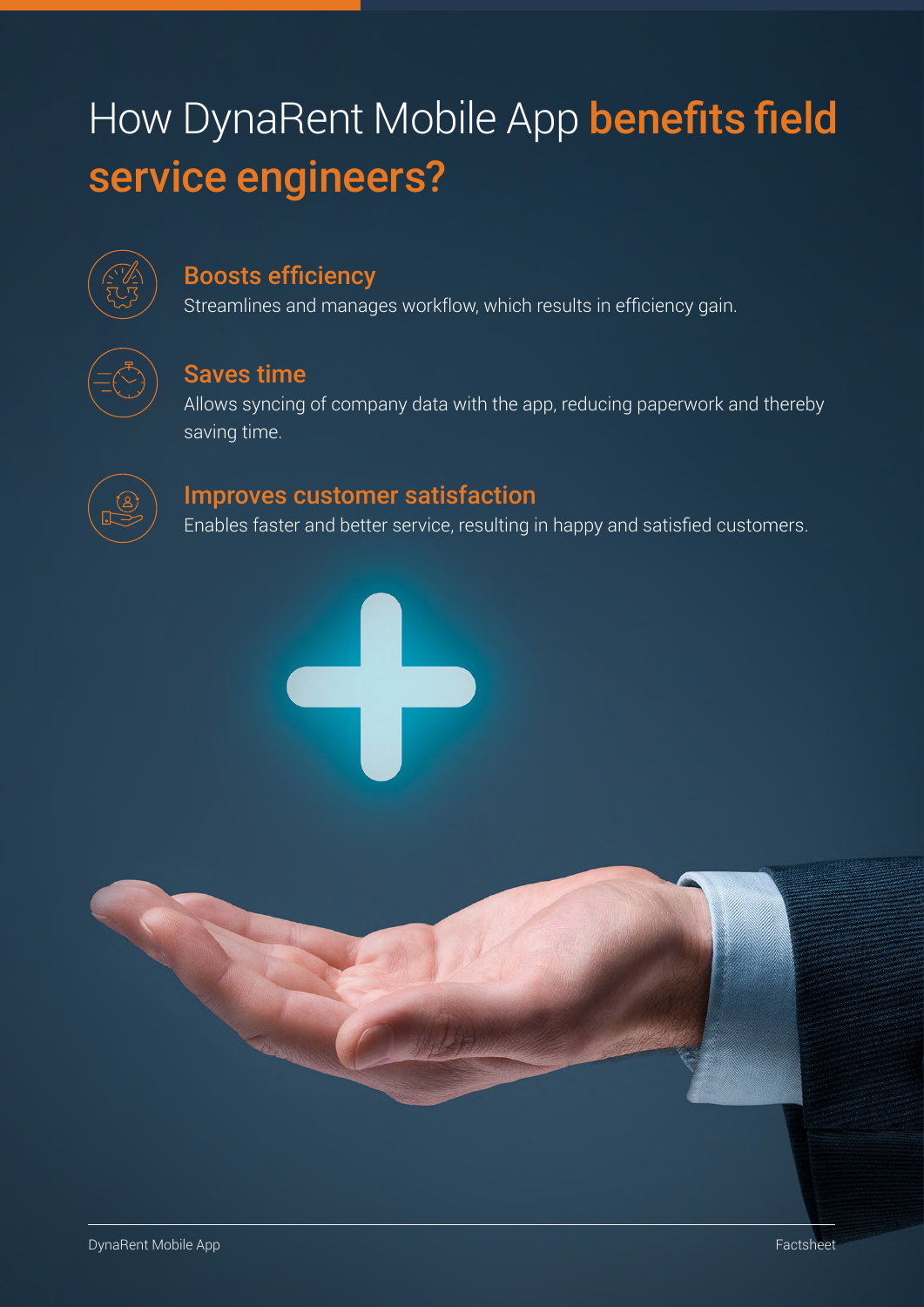### Product Features

All the features and tools available on the app have been tailored to meet the requirements of field service engineers. Field engineers can check data history, schedule tasks, record customer data, and connect with the team for additional support.

|                      |              | My schedule     |                                                      | 11                                     | O                                         |
|----------------------|--------------|-----------------|------------------------------------------------------|----------------------------------------|-------------------------------------------|
| Search tasks         |              |                 |                                                      |                                        |                                           |
| January 2021         |              |                 |                                                      |                                        |                                           |
|                      |              | Wed             | Thu                                                  | Fri.                                   | Sat                                       |
| 28                   | 29           | 30 <sub>1</sub> | 31                                                   | $\mathbf{1}$                           | $\overline{2}$                            |
| $\mathbf{A}$         | S.           | 6               | $\overline{z}$                                       | 8 <sup>1</sup>                         | ö                                         |
| 11 <sup>1</sup>      | 12           | 13              | $14 -$                                               | 15                                     | 16                                        |
| 18                   | 19           | 20              | 21                                                   | $22^{\circ}$                           | 23                                        |
| 25                   | 26           | 27              | 28                                                   | 29                                     | 30 <sub>0</sub>                           |
| 11.7                 | $\mathbf{z}$ | 3               | 4.                                                   | S.                                     | 6.                                        |
|                      |              |                 |                                                      |                                        |                                           |
| <b>Planned from:</b> |              |                 |                                                      |                                        |                                           |
| Planned to:          |              |                 |                                                      |                                        |                                           |
| Status:              |              |                 |                                                      |                                        |                                           |
|                      | Customer:    | Mon             | Tue<br><b>GEN MNT</b><br>Released<br><b>INTERNAL</b> | 1/19/2021 2:00 AM<br>1/19/2021 6:00 AM | Work order name: General Maintenance Plan |

#### Task Planning

- Task Checklist  $-$  Plan your work by tracking a list of necessary jobs to be done and check off what's done.
- Change Status Change the status of the task, which is then automatically notified to the planning team and customers.
- Task Notes Add and view internal. external notes and new observations related to the task.

| Title:<br><b>Rear Damage</b><br>Title:<br><b>Action picture</b> |
|-----------------------------------------------------------------|
|                                                                 |
| <b>STORY</b>                                                    |

#### Real-time access to information

- Task Information Access data related to equipment and service history.
- Pictures Browse existing equipment pictures or take new ones to record damages or issues.
- Spare Parts  $-$  Get an insight into the spare parts required to repair the equipment.

| k.                                                                     | Task                                          |      |
|------------------------------------------------------------------------|-----------------------------------------------|------|
| Change<br>Status                                                       | <b>Start traveling</b>                        | More |
|                                                                        | Start job                                     |      |
|                                                                        | <b>Start break</b>                            |      |
|                                                                        | <b>Start extra time</b>                       |      |
|                                                                        | <b>Object Information</b>                     |      |
| Object name:                                                           | Hyster 4-Wheel Electric Forklift Truck        |      |
| Object category:<br>Serial number:<br>Fleet number:<br>Warranty until: | Rental<br>20190624_003<br>FL_003<br>5/15/2024 |      |
|                                                                        | Home                                          |      |

#### Time management

• Time Ticker – Clock in the travel, work, and overtime hours.



#### **Navigation**

Find the quickest route and get directions to the client's location.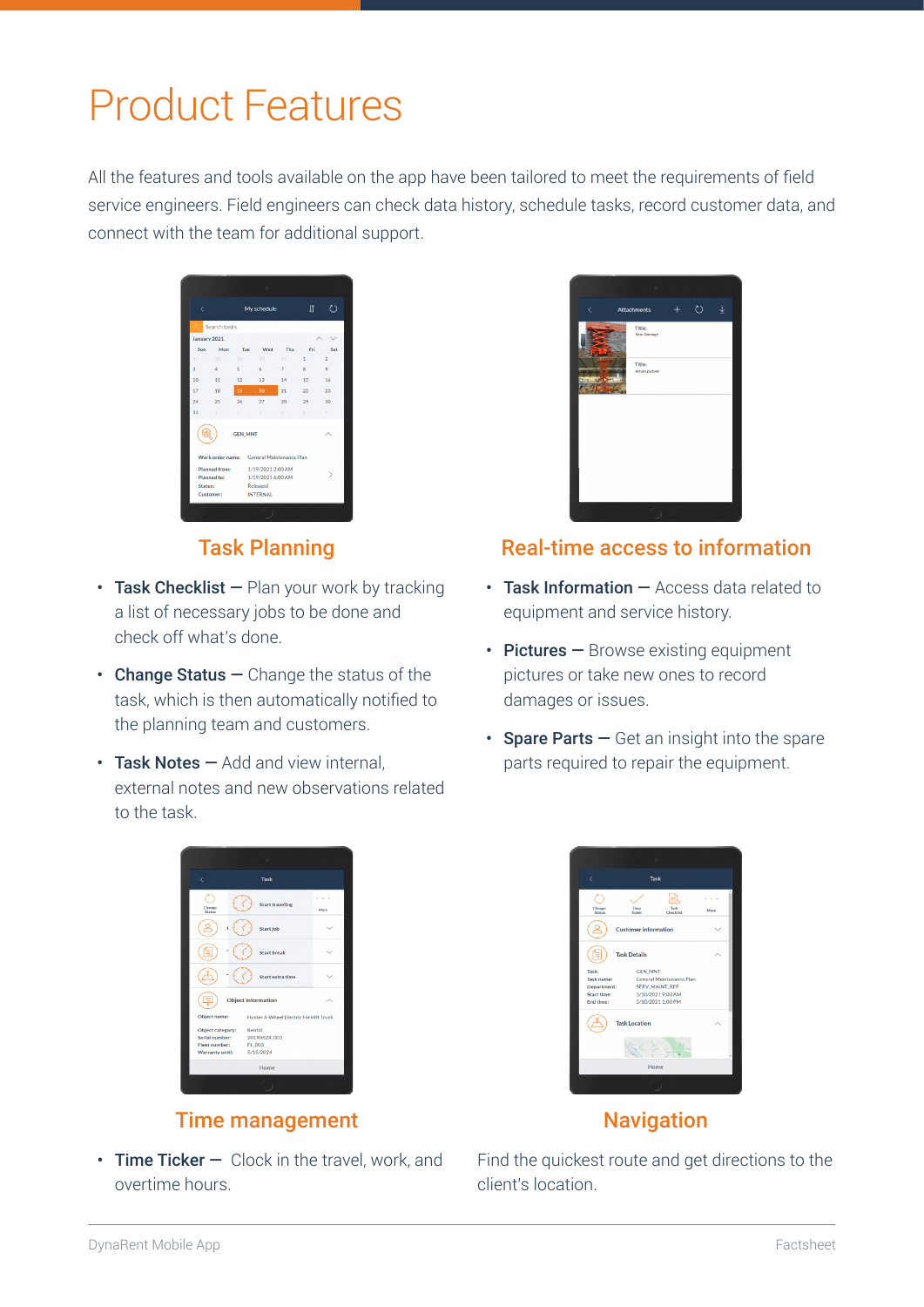| Task<br>k                                          |                                                         |                                                             |                                        |  |
|----------------------------------------------------|---------------------------------------------------------|-------------------------------------------------------------|----------------------------------------|--|
| Change<br><b>Status</b><br><b>Pictures</b><br>Time | Time<br>ticker<br>Ξ<br>Task<br><b>Notes</b><br>Sign-off | Task<br><b>Checklist</b><br><b>REGIST</b><br>Spare<br>parts | ٠.<br>٠<br>٠<br>Less<br>Other<br>Costs |  |
| overview                                           | <b>Customer information</b>                             |                                                             |                                        |  |
|                                                    | <b>Task Details</b><br><b>Task Location</b>             |                                                             |                                        |  |
|                                                    | <b>Object Information</b>                               |                                                             |                                        |  |
| Home                                               |                                                         |                                                             |                                        |  |
|                                                    |                                                         |                                                             |                                        |  |

Remote Assist

Connect with your teammates if you need remote technical support when on the field.

| $\overline{\left\langle \right\rangle }$ | Fee registration        |  |
|------------------------------------------|-------------------------|--|
|                                          | <b>Task information</b> |  |
| Project:                                 | 001061                  |  |
| Work order:                              | DEMF-000000339          |  |
| Task:                                    | <b>GEN MNT</b>          |  |
| Price:<br>Currency:                      | 150<br><b>EUR</b>       |  |
| <b>Description:</b>                      | <b>Hotel</b> costs      |  |
|                                          |                         |  |
|                                          | Confirm                 |  |

#### Other costs

Register additional costs, such as tollway charges, hotel expenses, and parking fees incurred during the task.

| $\langle$    | Sign-off summary     |  |
|--------------|----------------------|--|
| $\mathbb{B}$ | <b>Checklists</b>    |  |
|              | <b>Spare parts</b>   |  |
|              | <b>Time overview</b> |  |
|              | Other costs          |  |
|              |                      |  |
|              |                      |  |
|              |                      |  |
|              |                      |  |

#### Customer service

- Sign-off Get immediate sign-off with the customer.
- Confirmation Send e-mail notification to customers about the receipt of the complaint, details of the technician assigned for the task, and the closure of the ticket.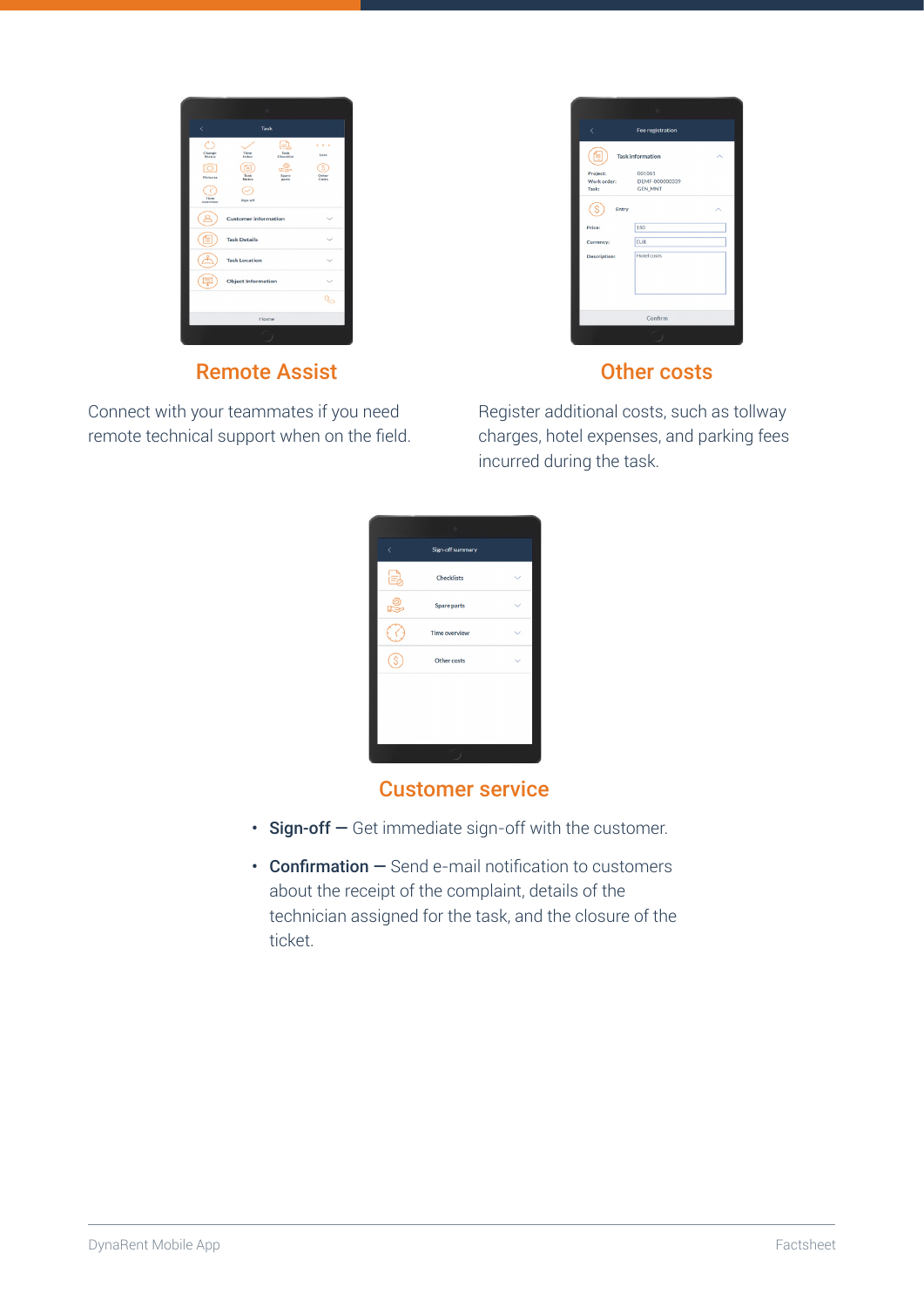### Technical Overview

DynaRent Mobile App is future-facing with a carefully planned design to increase productivity and provide field engineers with greater mobility. Built on **Microsoft's Power Platform**, the app has been strategized to improve users' overall experience.

#### • Offline capabilities

Works in far-away, remote locations where the internet is unavailable or not allowed.

#### • Device-independent and responsive

Runs on all operating systems and devices, including personal computers, hand-held computers, and mobile phones.

• Built with own Customer Experience (CX) design Fast, intuitive, and user-friendly CX tailored specifically to the needs of field engineers.

#### • Security through Azure Active Directory

Protects company data and users from cybersecurity attacks.

#### The Design  $-$  Focus on efficiency

The app has a simple and organized layout, which makes it handy and easy to use.

- Cockpit Provides direct insight into your tasks, customer objects, and notifications
- My Schedule Gives an advanced calendar view to your daily tasks
- My Task Map  $-$  Helps find the nearest task location with the help of a graphical map
- My notifications Informs users about task changes and other information
- My Completed Work Enables access to user's past service requests
- Customer Objects Allows easy access to manuals, maintenance history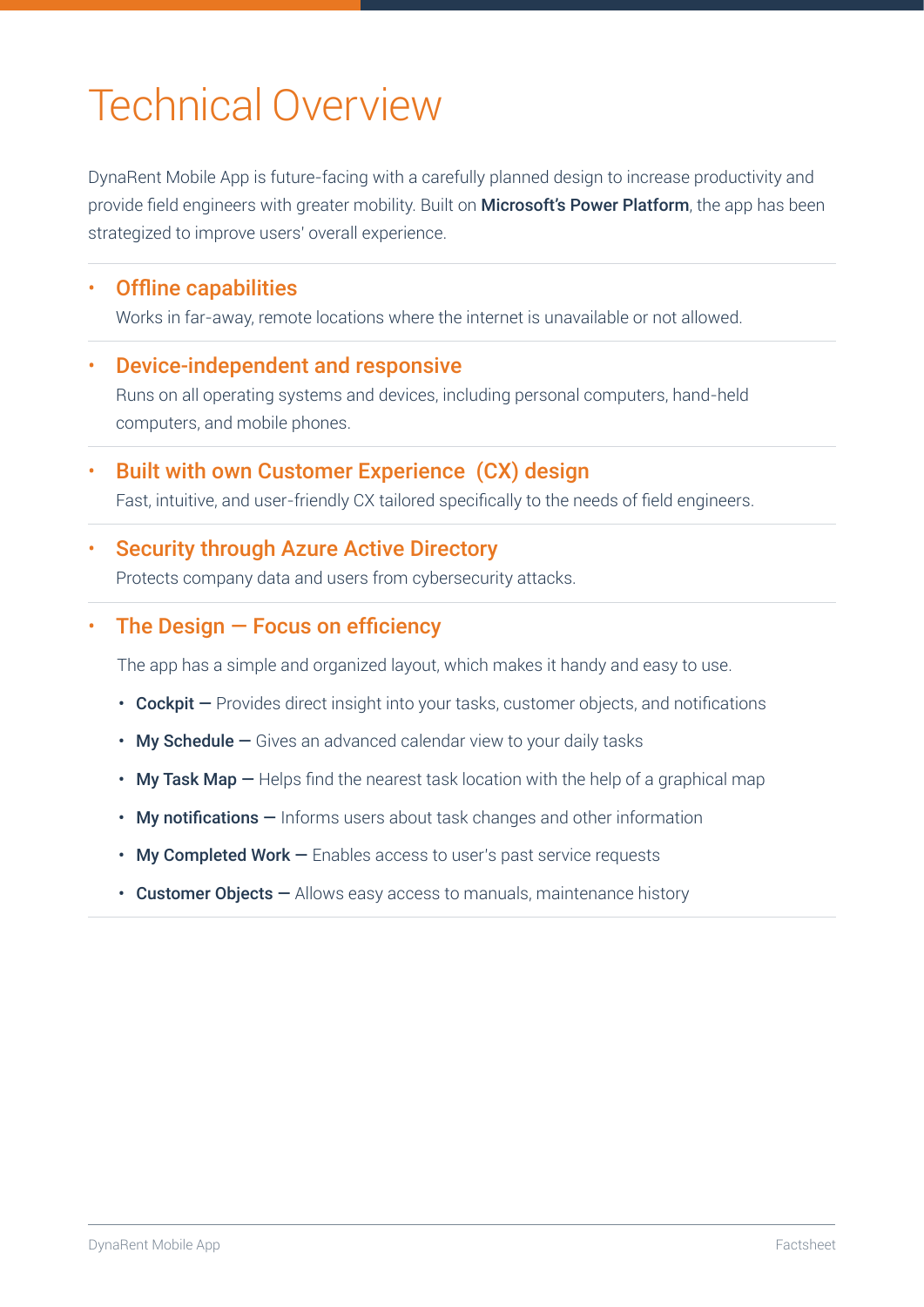## **Conclusion**

DynaRent Mobile App provides a single platform for all the field service related processes. The app will empower your field services engineers and truck drivers to be more productive and drive business growth.



[Talk to our experts for a free demo!](https://www.to-increase.com/demo-dynarent) >